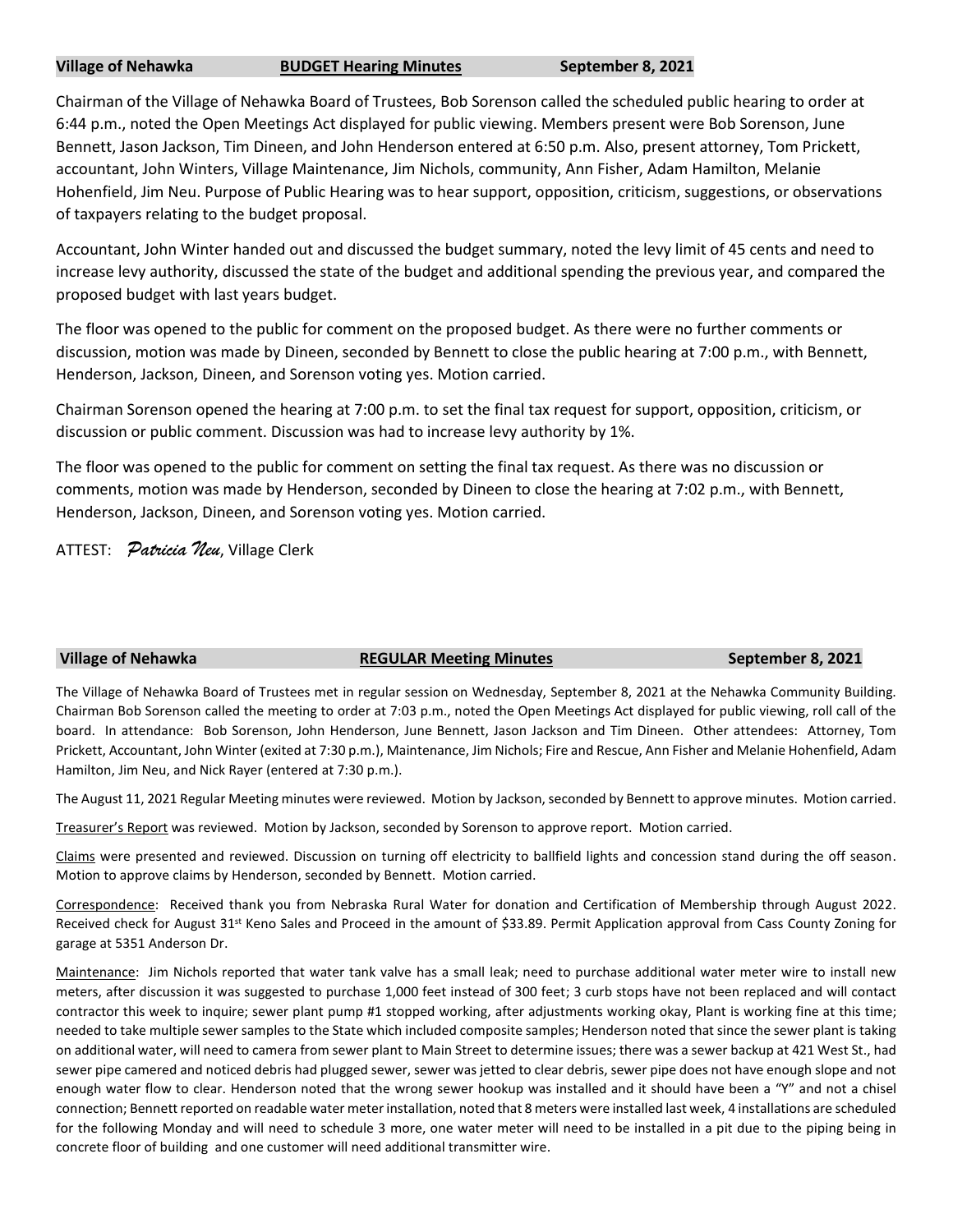Rescue: The Zoll monitor was recently delivered; one EMT candidate will need to retake the certification test; rescue squad is still not running and Murray responded to 6 calls; a lengthy letter from Kevin Gerkin was read outlining the needs and state of the rescue squad.

It was also noted that the emergency whistle at the fire barn will need to be upgraded from manual to remote operation.

## Public Comment, Concerns and Input: none

Chairman Sorenson introduced Ordinance 2021-2, An Ordinance to Adopt the Budget Statement to be Termed the Annual Appropriation Bill; To Appropriate Sums for Necessary Expenses and Liabilities; to Provide for an Effective Date. Motion by Henderson, seconded by Bennett to waive the three-reading rule as required by law. Motion carried. Sorenson read said Ordinance in its entirety.

Ordinance 2021-2, An Ordinance to Adopt the Budget Statement to be Termed the Annual Appropriation Bill; To Appropriate Sums for Necessary Expenses and Liabilities; to Provide for an Effective Date. Motion by Bennett, seconded by Dineen to adopt said ordinance. Motion carried. Voting Yes: Henderson, Sorenson, Bennett, Jackson, and Dineen.

Chairman Sorenson introduced Resolution 2021-1, A Resolution of the Governing Body of the Village of Nehawka Setting the Property Tax Request was read in its entirety and motion by Jackson, seconded by Dineen to adopt said resolution. Motion carried. Voting Yes: Bennett, Henderson, Jackson, Dineen, and Sorenson.

New Business: Photovoltaic System Roof Installation-5212 Anderson Drive – attorney noted that there is no ordinance that would prohibit installation of rooftop solar panels. SunPro representative was to provide information to the board but did not attend meeting. Board tabled matter to October meeting.

Lengemann & Associates, PC Letter Agreement was presented and noted that fees to prepare the budget, request the audit waiver, and deliver said documents is \$3,750.00. Motion by Sorenson, seconded by Henderson to approver Lengemann & Associates Letter Agreement. Motion carried.

Renewal of Class C Retail Liquor License for Nomad's Bar. Noted that Notice was published in The Plattsmouth Journal on Thursday, August 26th. As there was no written or oral objection to renewal, motion by Dineen, seconded by Henderson to renew Class C Retail Liquor License to Normad's Bar. Motion carried.

One- and Six-Year Street Plan: reviewed Projects Plan and Map and noted that Projects list was not complete and did not include items on list prepared by Henderson. Matter was tabled to October to contact JEO regarding Projects list.

Nuisance Property – 324 Sherman Ave: Noted that owner is trying to sell, chimney is leaning, not mowed, brush piled, and animals living in house. Motion by Henderson, seconded by Jackson to declare a nuisance. Motion carried.

Nuisance Fence – 504 North Street: Noted that a second fence is being installed. Looking for contractor to remove first fence – Henderson to resolve. The yard has not been mowed, multiple piles of materials/debris in the yard and alley. Motion by Jackson, seconded by Sorenson to declare a nuisance and need to mow, pick up piles of materials/debris, and clear sidewalk. Motion carried.

Rescue Squad Transport Agreement with County. Fisher discussed need of this agreement which is a requirement of the new EMS billing contract, the importance of County assistance. Attorney noted that there is no cancellation clause, indemnification clause and the agreement is too vague. Matter was tabled to October pending a rewrite of agreement.

Rescue/EMS Constitution and Bylaws: Each document was revised as of 8/30/2021. To better understand each document, the matter was tabled to October. Sorenson noted that if any corrections were made, they should be sent to the Board via the Clerk.

Coronavirus State and Local Recovery Funds Bank Account: Clerk noted that a savings account was set up for the funds received.

EMS Claims Billing Company update: Noted that Transport Agreement will need to be rewritten, will need to check collection agency charges per incident, it is still an ongoing process at this time.

Old Business: Resolution 2021-2: A Resolution of the Governing Body of the Village of Nehawka Adopting a Vehicle Policy. Resolution was read by Sorenson. Motion to approve by Dineen and seconded by Bennett. Motion carried. It was noted that the commuting valuation method will be used at 5 days x 2 trips per day for tax purposes.

Rescue Squad Repair – bid information: Sorenson read email outlining needed repairs, bid from Danco for \$19,029.62, noted squad's value of service to area, presented email quote for liquid system for rear box in the amount of \$12,970.00, noted that exhaust has issues. Motion by Dineen, seconded by Sorenson to install Air Ride system in the amount of \$12,970.00. Motion carried.

Rental of Rescue Squad vehicle: Fisher noted that the squad could be out of service for 60-90 days. Checked on a rental option. Insurance would cover rental of \$150/day with a maximum of \$10,000, discussed need of documentation certifying inspection of rental vehicle, noted that Weeping Water would be able to provide a rental vehicle. Matter tabled to October pending written agreement.

Main St and North St repair update: cement was poured, and street is set to open Saturday, noted that extra rock was needed, that 9-1/2" instead of 8" cement was poured with a bigger radius which resulted in additional materials charge. Motion by Dineen, seconded by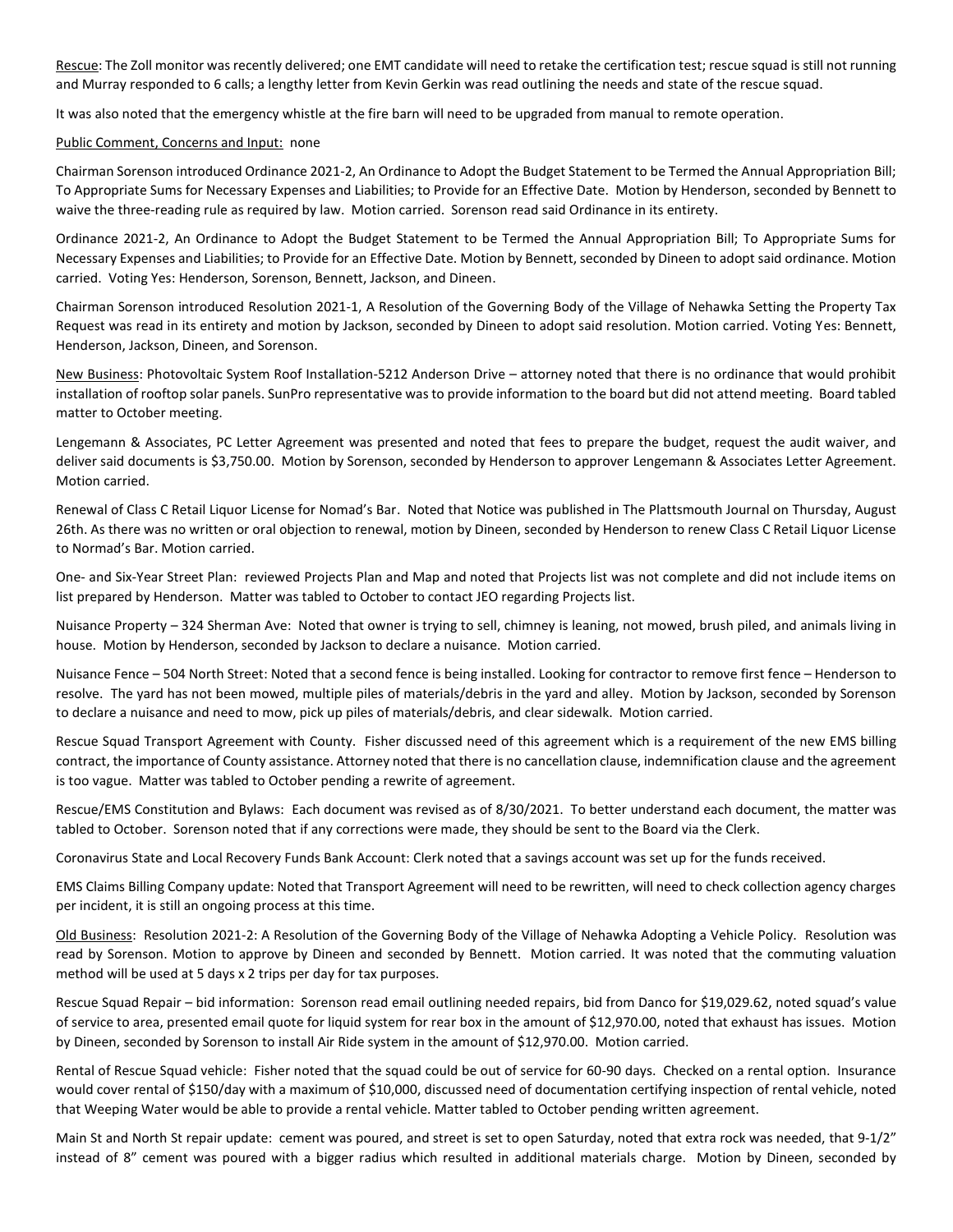Henderson to approve additional contract fee of \$750.00 to The Driveway Company. Motion carried. Final statement was presented in the amount of \$8,250.00.

Grant for Water Shed – update/information: grant has been written and due by September 30th, waiting for contractor quotes. Noted that the new building will need to have a fence installed per security requirements.

Any other business pertinent to Village Operation. Clerk noted that Board did not receive a customer balance list due to the board meeting being held before the delinquent date and will email the list after the 10<sup>th</sup>. Noted that one customer has a large balance and the need to put a lien on property. Discussed if the town should own equipment to handle street repairs or water issues. No action taken.

Motion by Bennett, seconded by Dineen to adjourn at 9:18 p.m. Motion carried.

## **CLAIMS – SEPTEMBER 2021**

| <b>Account</b> | Vendor                                         | <b>Description</b>                                                    | <b>Balance Total</b> |           |
|----------------|------------------------------------------------|-----------------------------------------------------------------------|----------------------|-----------|
| <b>GENERAL</b> | Jimmy Nichols                                  | Salary - Maintenance                                                  | 2,173.51             |           |
|                | Patricia Neu                                   | Salary - Clerk/Treasurer                                              | 670.23               |           |
|                | Patricia Neu-Exp                               | 2 rolls postage stamps / 4 certified mail to IRS                      | 124.40               |           |
|                | <b>AKRS Equipment</b>                          | Tractor/mower parts                                                   | 39.31                |           |
|                | <b>Frontier Coop</b>                           | Fuel - maintenance pick-up and tractor                                | 196.12               |           |
|                | Lengemann & Assoc, PC                          | accountant fee to set up QuickBooks for budget / Clerk<br>instruction | 529.60               |           |
|                | Lincoln Journal Star                           | Published Notice - Renewal of Liquor License                          | 15.10                |           |
|                | <b>Meeske Auto Parts</b>                       | Tractor Battery / recycle fee                                         | 133.22               |           |
|                | Meeske Hardware Inc                            | gasket for Sprayer / pkg AAA batteries                                | 13.09                |           |
|                | Nebraska Dept of Revenue                       | Form 94 - Waste Reductio and Recycling Fee-June 20<br>thru July 21    | 25.00                |           |
|                | NPPD-217 Sherman Ave                           | Electricity - Village Whistle                                         | 31.58                |           |
|                | NPPD-217 Sherman Ave                           | Electricity - Community Bldg parking lights                           | 123.93               |           |
|                | NPPD-217 Sherman Ave                           | <b>Electricity - Community Bldg</b>                                   | 52.03                |           |
|                | NPPD-221 Elm St                                | Electricity - Library                                                 | 31.58                |           |
|                | NPPD-301 Main St                               | <b>Electricity - Park and Pavilion</b>                                | 31.58                |           |
|                | NPPD-Corner of Main & Elm St                   | Electricity - Flagpole Light                                          | 31.58                |           |
|                | NPPD-Main St & Washington                      | Electricity - Ballfield Lights                                        | 68.36                |           |
|                | NPPD-Main St & Washington                      | Electricity - Ballfield Concession Stand                              | 31.58                |           |
|                | NPPD-Streetlights                              | Electricity - Village Streetlights                                    | 383.77               |           |
|                | NextLink Internet f/k/a Future<br>Technologies | Village Office Internet service                                       | 35.00                |           |
|                | <b>Papillion Sanitation</b>                    | <b>Community Bldg Trash Service</b>                                   | 48.00                |           |
|                | Reinsch Slattery Bear Minahan<br>Pricket, PC   | August Attorney fee                                                   | 1,099.00             |           |
|                | Windstream 4022270100                          | Village Whistle                                                       | 35.77                |           |
|                | Windstream 4022279923                          | Village Office Phone                                                  | 104.00               |           |
|                | United States Treasury - Form 941              | Employer's Qtrly Fed WH Tax 2021 Qtr 3 - August                       | 1,018.71             |           |
|                | United States Treasury - Form 941V             | Employer's Quarterly Fed WH Tax 2018 Qtr 4                            | 2,282.22             |           |
|                | United States Treasury - Form 941V             | Employer's Quarterly Fed WH Tax 2019 Qtr 4                            | 2,382.22             |           |
|                | <b>Total General Account:</b>                  |                                                                       |                      | 11,710.49 |
|                |                                                |                                                                       |                      |           |
| <b>SEWER</b>   | Jesse Keene                                    | Backup fee                                                            | 25.00                |           |
|                | Jesse Keene                                    | Backup Operator Aug 5 thru 10                                         | 120.00               |           |
|                | Meeske Hardware Inc                            | calculator / legal clipboard                                          | 15.28                |           |
|                | Midwest Laboratories Inc.                      | Sample test and supplies                                              | 52.08                |           |